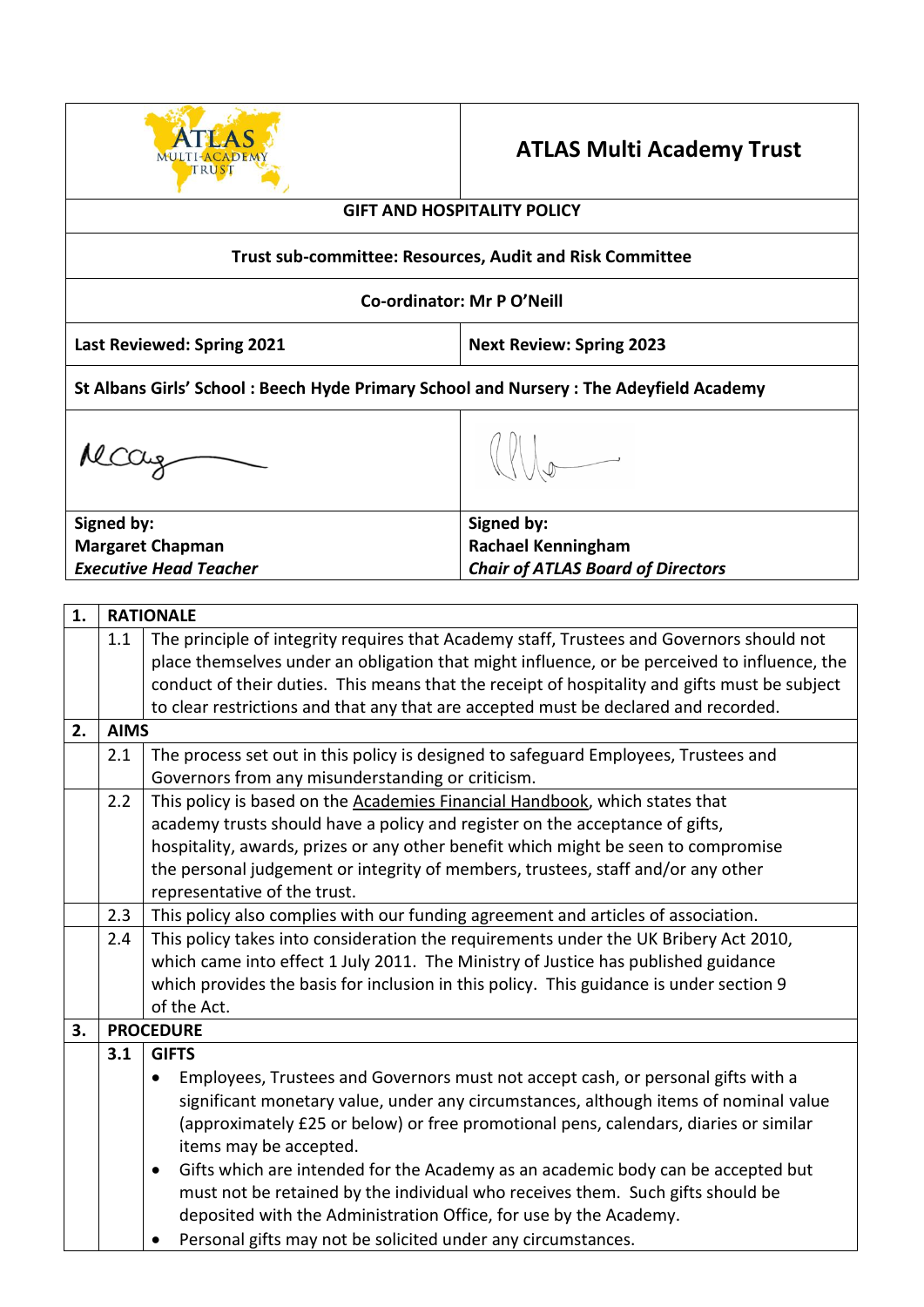|     | When Employees, Trustees and Governors have to decline a gift, they should be                                                                                             |  |  |
|-----|---------------------------------------------------------------------------------------------------------------------------------------------------------------------------|--|--|
|     | courteous but firm, and draw the attention of the person making the offer to the                                                                                          |  |  |
|     | existence of this policy and the UK Bribery Act 2010.                                                                                                                     |  |  |
|     | All gifts received must be recorded in the Academy's gifts and hospitality register, which                                                                                |  |  |
|     | is maintained by the COO.                                                                                                                                                 |  |  |
| 3.2 | <b>SUPPLIER SPECIAL OFFER GIFTS</b>                                                                                                                                       |  |  |
|     | Gifts are sometimes offered by suppliers with the purchase of items. All special offer                                                                                    |  |  |
|     | gifts are the property of the Academy and must be turned into the Administration Office                                                                                   |  |  |
|     | for use by the Academy.                                                                                                                                                   |  |  |
| 3.3 | <b>HOSPITALITY</b>                                                                                                                                                        |  |  |
|     | Employees, Trustees and Governors should never accept lavish hospitality that could be                                                                                    |  |  |
|     | interpreted as a way of exerting an improper influence over the way you carry out their                                                                                   |  |  |
|     | duties. Nor should they offer such hospitality to others on behalf of the Academy. The                                                                                    |  |  |
|     | timing of hospitality in relation to procurement or purchasing decision that the                                                                                          |  |  |
|     | Academy may be taking is especially sensitive. Employees, Trustees and Governors                                                                                          |  |  |
|     | should never solicit hospitality. As a general rule, they should not accept hospitality                                                                                   |  |  |
|     | that the Academy would not reciprocate in similar circumstances.<br>If necessary, Employees, Trustees and Governors should pay their share of any costs and               |  |  |
|     | $\bullet$<br>claim these in the usual way.                                                                                                                                |  |  |
|     | When Employees, Trustees and Governors have to decline hospitality, they should be<br>$\bullet$                                                                           |  |  |
|     | courteous but firm, and draw the attention of the person making the offer to the                                                                                          |  |  |
|     | existence of this policy and the UK Bribery Act 2010.                                                                                                                     |  |  |
|     | Employees, Trustees and Governors may accept modest working meals and light<br>$\bullet$                                                                                  |  |  |
|     | refreshments without making any declaration. All other hospitality must be recorded in                                                                                    |  |  |
|     | the Academy's gifts and hospitality register which is maintained by the Finance                                                                                           |  |  |
|     | Manager.                                                                                                                                                                  |  |  |
|     | Other hospitality may be accepted where:<br>$\bullet$                                                                                                                     |  |  |
|     | Employees, Trustees and Governors are representing the Academy in the<br>$\circ$                                                                                          |  |  |
|     | community or are imparting information about the Academy to the public.                                                                                                   |  |  |
|     | An event is clearly part of the life of the community or where the Academy<br>$\circ$                                                                                     |  |  |
|     | should be seen to be represented.                                                                                                                                         |  |  |
|     | The hospitality concerns attendance at a relevant conference or course where it<br>$\circ$                                                                                |  |  |
|     | is clear the hospitality is corporate rather than personal.                                                                                                               |  |  |
| 3.4 | <b>STAFF EXPENSES CLAIMS</b>                                                                                                                                              |  |  |
|     | Where hospitality is to be provided by the Academy this should be approved in advance                                                                                     |  |  |
|     | by the Executive Headteacher, Headteacher, COO or School Business Manager. The<br>Headteacher or School Business Manager should review the hospitality in light of the UK |  |  |
|     |                                                                                                                                                                           |  |  |
|     | Bribery Act 2010. Hospitality is not prohibited by the Act but should be considered in<br>light of it.                                                                    |  |  |
|     | Any hospitality provided should not be extravagant                                                                                                                        |  |  |
|     | Claims for reimbursement of expenses should be made on the relevant Expenses<br>$\bullet$                                                                                 |  |  |
|     | Claim form and receipts should always be enclosed<br>$\bullet$                                                                                                            |  |  |
|     | Alcohol cannot be claimed as an expense<br>$\bullet$                                                                                                                      |  |  |
| 3.5 | <b>GOVERNOR BENEFITS/ALLOWANCES</b>                                                                                                                                       |  |  |
|     | Academy trustees will ensure that the trust's funds are used in a way that                                                                                                |  |  |
|     | commands broad public support, pays due regard to propriety and regularity, and                                                                                           |  |  |
|     | provides value for money.                                                                                                                                                 |  |  |
|     |                                                                                                                                                                           |  |  |
|     | Trustees can only benefit from their directorship of the Academy where there is an<br>$\bullet$                                                                           |  |  |
|     | explicit authority in place in the Academy's governing document.                                                                                                          |  |  |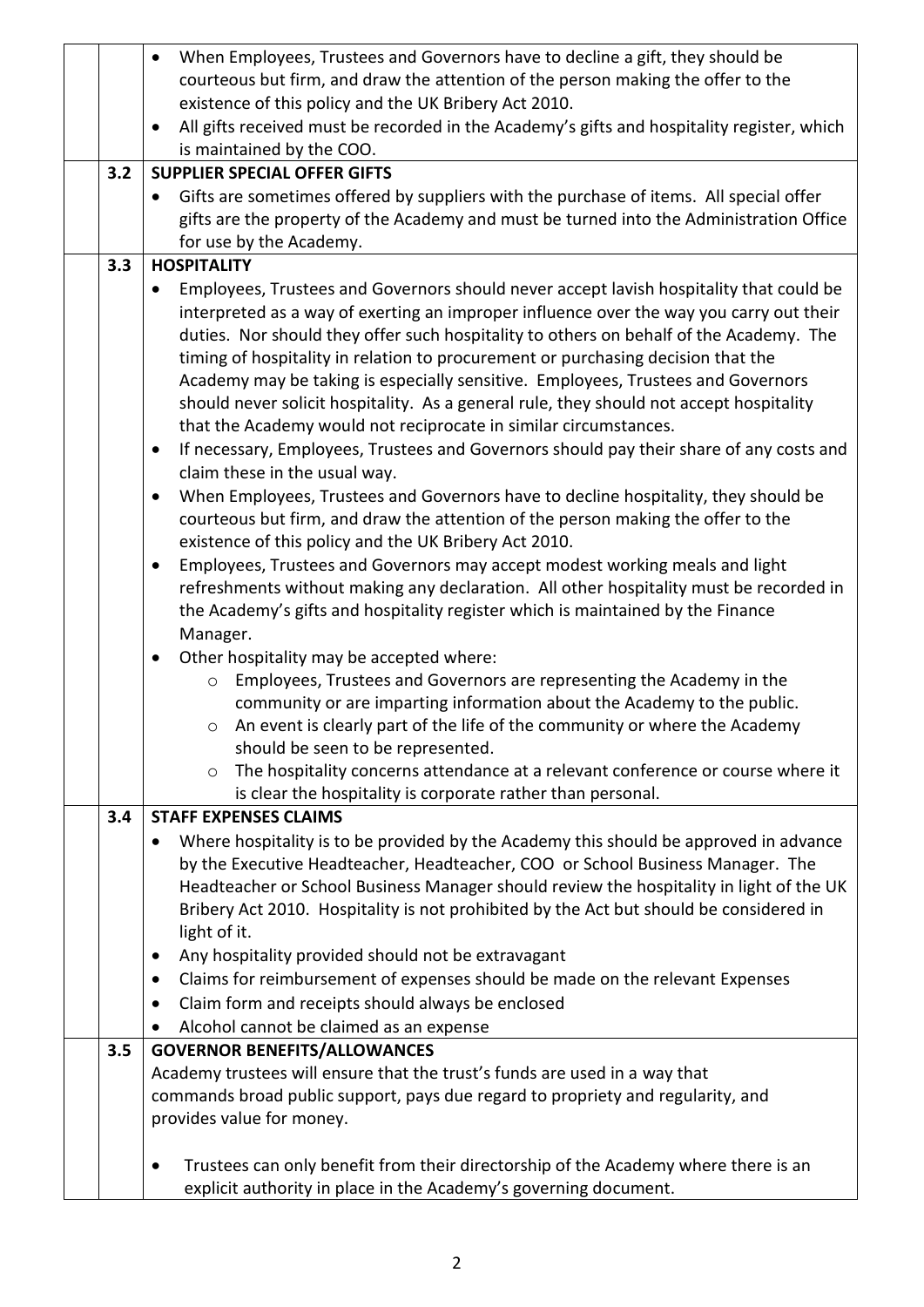|    |                                                                                                      | Trustees' benefits include any payments or benefits to Trustees or a connected person,<br>$\bullet$    |  |  |  |
|----|------------------------------------------------------------------------------------------------------|--------------------------------------------------------------------------------------------------------|--|--|--|
|    |                                                                                                      | apart from their reasonable out of pocket expenses. They also cover situations where a                 |  |  |  |
|    | Trustee could receive property, loans, goods or services from the Academy.                           |                                                                                                        |  |  |  |
|    | Where there is a proposed sale or lease of Academy land to a Trustee, or to a person or<br>$\bullet$ |                                                                                                        |  |  |  |
|    | company closely connected with a Trustee, this will need to be authorised by the EFA,                |                                                                                                        |  |  |  |
|    |                                                                                                      | even if the disposal is at full market value.                                                          |  |  |  |
|    |                                                                                                      | The payment of reasonable expenses to Governors is not a benefit, so it does not<br>$\bullet$          |  |  |  |
|    |                                                                                                      | create a conflict of interest. All claims should be authorised by the Chair of Governors.              |  |  |  |
|    |                                                                                                      | Claims from the Chair of Governors should be authorised by both Vice-Chairs of                         |  |  |  |
|    |                                                                                                      | Governors.                                                                                             |  |  |  |
|    | 3.6                                                                                                  | <b>PROVEIT TEST</b>                                                                                    |  |  |  |
|    |                                                                                                      | Employees, Trustees and Governors should use the following guideline to determine<br>$\bullet$         |  |  |  |
|    |                                                                                                      | whether an offer of a gift or hospitality is acceptable:                                               |  |  |  |
|    |                                                                                                      | PURPOSE - Token, thanks or seeing a favour? (token or thanks = yes; favour = no)<br>$\bullet$          |  |  |  |
|    |                                                                                                      | RULES - What are they? Does this situation conform?<br>$\bullet$                                       |  |  |  |
|    |                                                                                                      |                                                                                                        |  |  |  |
|    |                                                                                                      | OPENNESS - Is the offer transparent?<br>$\bullet$                                                      |  |  |  |
|    |                                                                                                      | VALUE - Expensive or inexpensive?<br>$\bullet$                                                         |  |  |  |
|    |                                                                                                      | ETHICS - Does the offer fit with Academy's ethics?<br>$\bullet$                                        |  |  |  |
|    |                                                                                                      | IDENTITY - Who has made the offer?<br>$\bullet$                                                        |  |  |  |
|    |                                                                                                      | TIMING - Are you about to make a decision affecting the giver?                                         |  |  |  |
|    | 3.7                                                                                                  | Unacceptable gifts and hospitality                                                                     |  |  |  |
|    |                                                                                                      | The following must never be offered or accepted:                                                       |  |  |  |
|    |                                                                                                      | Monetary gifts                                                                                         |  |  |  |
|    |                                                                                                      | Gifts or hospitality offered to family members, partners or close friends of members,                  |  |  |  |
|    |                                                                                                      | trustees or staff                                                                                      |  |  |  |
|    |                                                                                                      | Gifts or hospitality from a potential supplier or tenderer in the immediate period before<br>$\bullet$ |  |  |  |
|    | tenders are invited or during the tendering process                                                  |                                                                                                        |  |  |  |
|    | 3.8                                                                                                  | <b>UK BRIBERY ACT 2010</b>                                                                             |  |  |  |
|    |                                                                                                      | It is an offence under Section 7, which can be committed by a commercial organisation                  |  |  |  |
|    |                                                                                                      | which fails to prevent persons associated with them from bribing another person on                     |  |  |  |
|    |                                                                                                      | their behalf.                                                                                          |  |  |  |
|    |                                                                                                      | Facilitation Payments, payments to induce officials to perform routine functions they<br>٠             |  |  |  |
|    |                                                                                                      | are otherwise obligated to perform, are bribery under the Act.                                         |  |  |  |
|    |                                                                                                      | Trustees and Senior Leadership do not tolerate Bribery in any form.<br>$\bullet$                       |  |  |  |
|    |                                                                                                      | Senior Leadership considers all organisations which the Academy does business with, in<br>$\bullet$    |  |  |  |
|    |                                                                                                      | order to consider the risk.                                                                            |  |  |  |
|    |                                                                                                      | Senior Leadership considers all persons or organisations which act on behalf of the<br>$\bullet$       |  |  |  |
|    |                                                                                                      | Academy or provide services for the Academy, in order to consider the risk.                            |  |  |  |
|    |                                                                                                      | Actions of suppliers of goods do not create a risk for the Academy under the UK Bribery<br>$\bullet$   |  |  |  |
|    |                                                                                                      | Act 2010.                                                                                              |  |  |  |
|    |                                                                                                      | As risk of bribery can often be greater in overseas transactions, all overseas<br>$\bullet$            |  |  |  |
|    |                                                                                                      | transactions must be approved in writing on the purchase order by the Executive                        |  |  |  |
|    |                                                                                                      | Headteacher and the COO, regardless of the value of the transaction.                                   |  |  |  |
| 4. |                                                                                                      | <b>MONITORING</b>                                                                                      |  |  |  |
|    | 4.1                                                                                                  | This policy will be reviewed by the Trustees every three years                                         |  |  |  |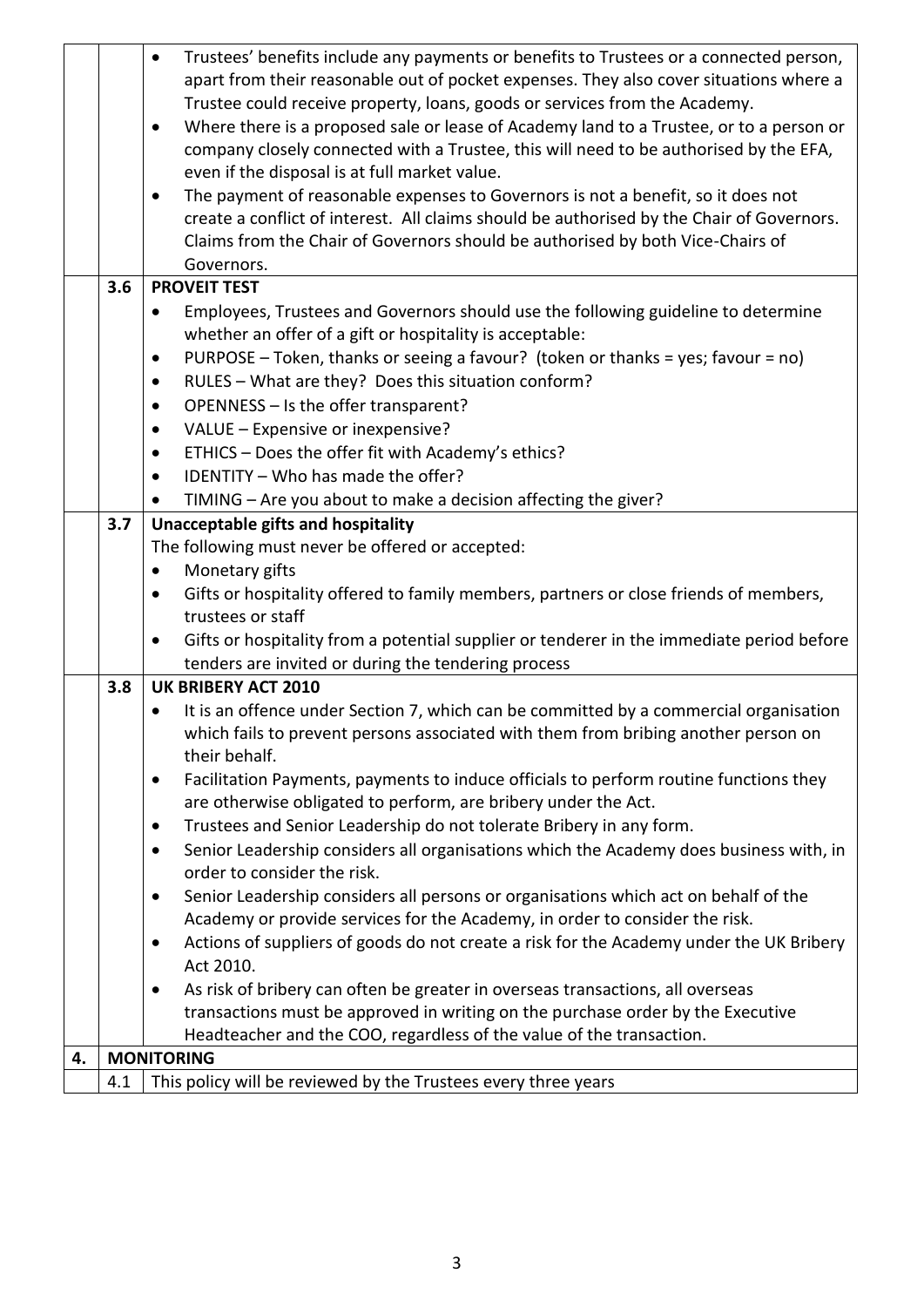

### **Equality Impact Analysis**

When reviewing all Trust policies, the following Equality Impact Analysis (EIA) should be undertaken to ensure fairness of the new proposals/policy and to identify any action needed to redress any potential discrimination, positively promoting equal opportunities, improved access and participation for all.

| <b>Title of Policy:</b>    | <b>Gifts and Hospitality</b>        |
|----------------------------|-------------------------------------|
| Date:                      | Spring 2021                         |
| <b>EIA carried out by:</b> | Mr P O'Neill                        |
| EIA reviewed by:           | Resources, Risk and Audit Committee |

## **1. Identify the aims and objectives of the policy, what will be the proposed change and how will it be implemented**

| $\bullet$ | <b>Policy contains information about:</b>   | This policy outlines the procedures in place to      |
|-----------|---------------------------------------------|------------------------------------------------------|
|           | Overall aims and objectives?                | ensure that Academy staff and Governors do not       |
|           | What is the proposed change?                | place themselves under an obligation that might      |
|           | Who is intended to benefit from the         | influence, or be perceived to influence, the conduct |
|           | proposal and in what way?                   | of their duties.                                     |
|           | Outcomes of the policy?                     |                                                      |
|           | How will it be put into practice and who is |                                                      |
|           | responsible for this?                       |                                                      |

**2. Assessment of Impact?** *To include impact of policy, any plans needed to mitigate any negative impact, equality issues to be addressed*

| mpact, equality issues to be additioned |                            |       |               |  |
|-----------------------------------------|----------------------------|-------|---------------|--|
| Characteristic                          |                            | Group | Effect/Impact |  |
|                                         | Age                        |       | None          |  |
|                                         | Disability                 |       | None          |  |
| $\bullet$                               | Gender reassignment        |       | None          |  |
|                                         | Marriage/civil partnership |       | None          |  |
|                                         | Pregnancy/Maternity        |       | None          |  |
|                                         | Race                       |       | None          |  |
|                                         | Religion or Belief         |       | None          |  |
|                                         | Sex                        |       | None          |  |
|                                         | Sexual orientation         |       | None          |  |

| <b>Consultation</b>                           |                                                      |
|-----------------------------------------------|------------------------------------------------------|
| New policy contains information about:        | This policy requires that the receipt of hospitality |
| Policy audience, expected actions and         | and gifts be subject to clear restrictions and that  |
| outcomes.                                     | any that are accepted must be declared and           |
| Consultation and communication process        | recorded                                             |
| Accessibility for all                         |                                                      |
| Fair access to the consultation process       |                                                      |
| Lessons learnt from previous consultation, if |                                                      |
| appropriate                                   |                                                      |